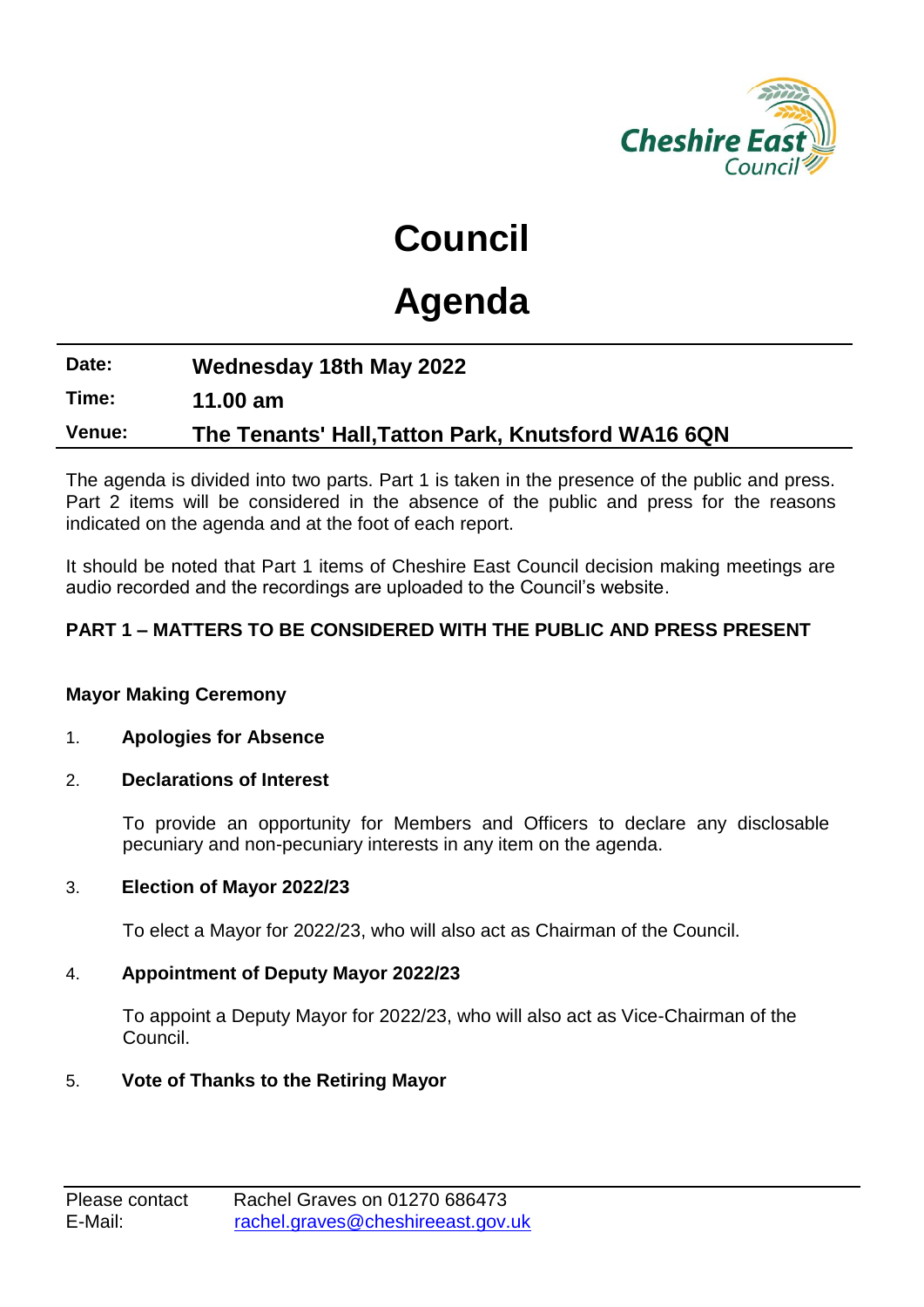#### 6. **Mayor's Announcements**

To receive such announcements as may be made by the Mayor.

#### **Adjournment for Lunch and Reconvening of Meeting at 1.30 pm**

#### **Annual General Meeting**

#### 7. **Apologies for Absence**

#### 8. **Declarations of Interest**

To provide an opportunity for Members and Officers to declare any disclosable pecuniary and non-pecuniary interests in any item on the agenda.

#### 9. **Minutes of Previous Meeting** (Pages 5 - 12)

To approve as a correct record the minutes of the meeting of Council held on 27 April 2022.

#### 10. **Election of Leader of the Council 2022/23** (Pages 13 - 16)

To elect a Leader of the Council for the municipal year 2022/23.

#### 11. **Election of Deputy Leader 2022/23** (Pages 17 - 20)

To elect a Deputy Leader of the Council for the municipal year 2022/23.

#### 12. **Political Representation on the Council's Committees** (Pages 21 - 26)

To determine the political representation on the Council's Committees and to appoint those Committees.

#### 13. **Appointment of Chairs and Vice-Chairs of Committees of the Council** (Pages 27 - 32)

To appoint the Chairs and Vice Chairs of the Council's committees.

#### 14. **Appointments to the Cheshire Police and Crime Panel and the Cheshire Fire Authority** (Pages 33 - 36)

To approve the appointments to the Cheshire Police and Crime Panel and the Cheshire Fire Authority.

#### 15. **Appointments to the Adoption Panel and the Fostering Panel** (Pages 37 - 40)

To approve the appointments to the Adoption Panel and Fostering Panel.

#### 16. **Approval of Absence from Council Meetings** (Pages 41 - 44)

To seek the approval of Council in respect of a Councillor's absence from Council meetings due to reasons of ill-health.